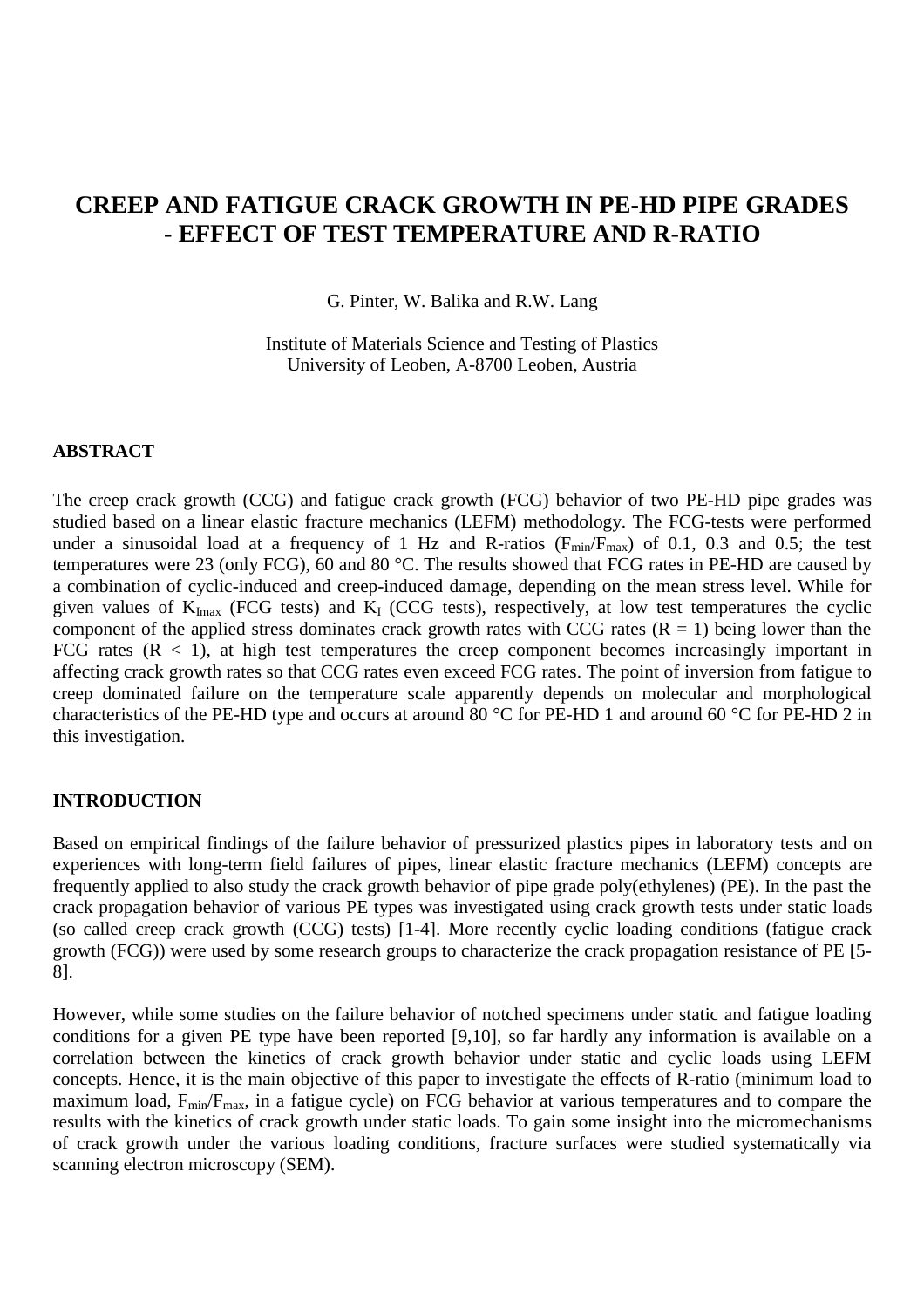#### **GENERAL BACKGROUND**

According to the concepts of linear elastic fracture mechanics (LEFM), the growth rate of a sharp crack in linear elastic materials with small scale plasticity is governed only by the applied stress intensity factor,  $K_I$ (index I stands for opening mode or pure tensile loading conditions), which describes the local crack tip stress and strain field  $[11]$ . The stress intensity factor,  $K_I$ , can in general be expressed as:

$$
K_{I} = \sigma \cdot \sqrt{a} \cdot Y \tag{1}
$$

where  $\sigma$  is the applied stress, a the crack length and Y is a non-dimensional correction function accounting for crack and component geometry as well as the type of loading.

Using these concepts CCG rates,  $da/dt$ , may then be plotted as a function of  $K_I$  and FCG rates,  $da/dN$ , may be controlled by the stress intensity factor range at the crack tip,  $\Delta K_I = K_{Imax} - K_{Imin}$  [12]. Frequently, over a certain crack growth rate range an extended linear section is revealed on a double logarithmic scale by many plastics, indicating a power law relationship of the form

$$
\frac{da}{dt} = A \cdot K_1^m \qquad \text{for CCG}
$$
 (2)

$$
\frac{da}{dN} = A' \Delta K_1^{m'} \qquad \text{for FCG}
$$
 (3)

where A, A' and m, m' are constants, which depend on the material as well as on test variables such as temperature, environment, frequency and stress ratio. However, this relationship generally holds true only over an intermediate range of crack growth rates. When investigating a wide range of da/dt (da/dN), deviations from the power law may be observed as illustrated schematically in Fig. 1. That is, crack growth rates in region I, decrease rapidly to vanishingly small values as  $K_I(\Delta K_I)$  approaches the threshold value,  $K_{I\text{th}}$  $(\Delta K_{Ith})$ , and they increase markedly in region III as K<sub>I</sub> (K<sub>Imax</sub>) approaches the material's fracture toughness,  $K_{Ic}$ , and crack propagation becomes unstable.



**Figure 1:** Schematic crack growth behavior of polymers under static and fatigue loads  $(F = force, W = specimen width, t = time)$ 

#### **EXPERIMENTAL**

Two commercial grades of high density poly(ethylene) (PE-HD), produced by PCD Polymere Ges.m.b.H. (now Borealis AB, Linz, A) were used in this investigation. Relevant material properties for both material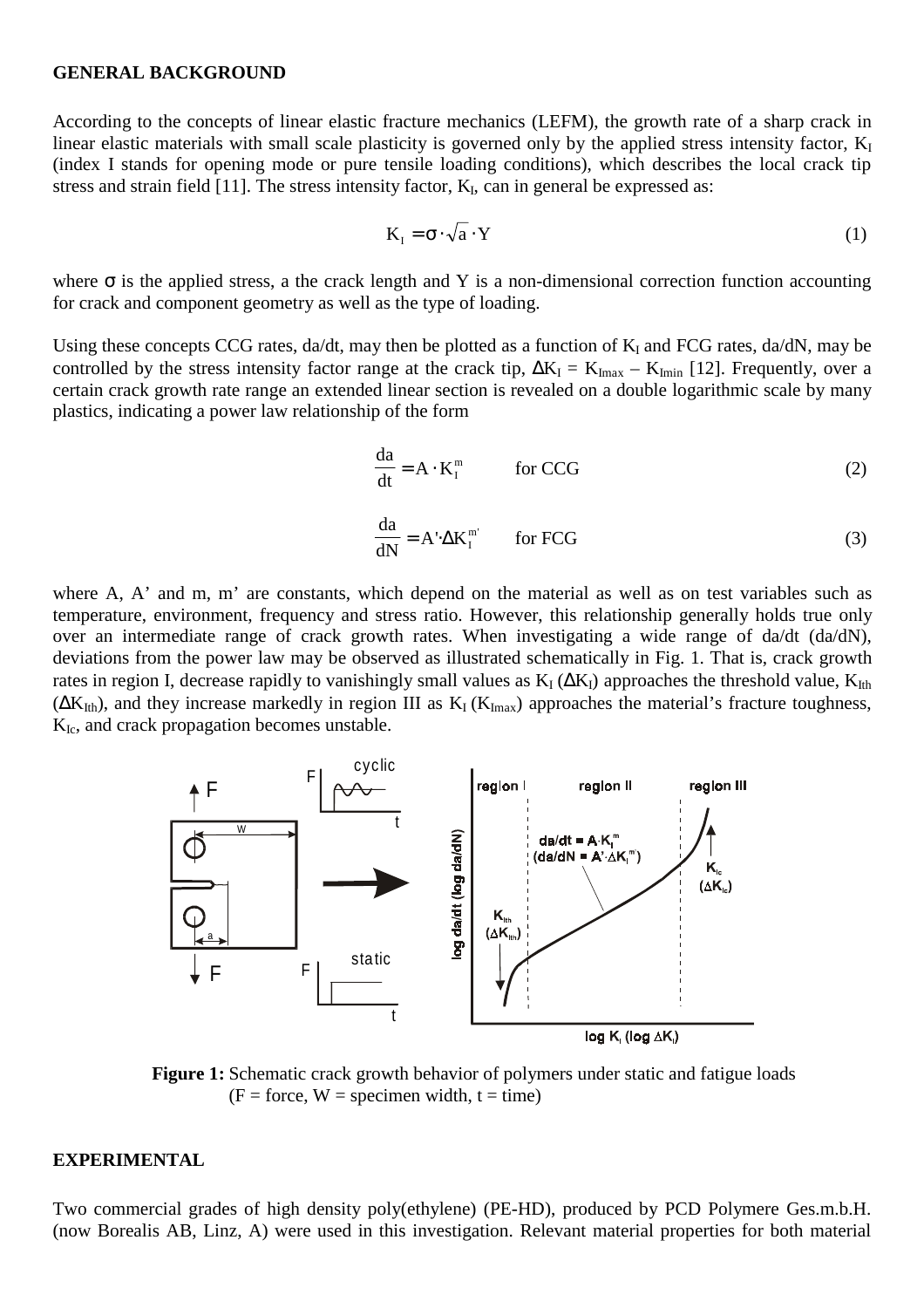# types are listed in Table I.

For the CCG and FCG tests specimen of the compact type  $(C(T))$  configuration (see Fig. 1) with a specimen width, W, of 40 mm were machined from 10 to 12 mm thick compression moulded plaques. All specimens were kept at a controlled temperature of 23 °C/50 % r.h. for at least 14 days before testing. Precracks were introduced into the test specimens prior to the fracture mechanical experiments by pressing a fresh commercial razor blade with a nominal thickness of 0.1 mm at room temperature into the V-notch tip.

| <b>Material-</b><br>Code | $(23 °C/50 %$ r.h.) | $\mathbf{X}_{\mathbf{C}}$ | LC | $M_{n}$  | $M_{w}$  | $(23 °C/50 %$ r.h.) | $\sigma_{\rm v}$<br>$(23 °C/50 %$ r.h.) |
|--------------------------|---------------------|---------------------------|----|----------|----------|---------------------|-----------------------------------------|
|                          | $[g/cm^3]$          | [%]                       | nm | [kg/mol] | [kg/mol] | $[N/mm^2]$          | $[N/mm^2]$                              |
| PE-HD <sub>1</sub>       | 0.954               | 60                        | 13 | 16       | 290      | 950                 | 24                                      |
| PE-HD <sub>2</sub>       | 0.963               | 77                        | 21 | 16       | 320      | 1400                | 30                                      |

| <b>TABLE I</b>                                    |
|---------------------------------------------------|
| MATERIAL CHARACTERIZATION AND MATERIAL PROPERTIES |

( $\rho$  = density;  $X_C$  = degree of crystallinity; L<sub>C</sub> = lamella thickness; M<sub>w</sub> = weight average molecular mass,

 $M_n$  = number average molecular mass; E = elastic modulus;  $\sigma_Y$  = yield stress)

The CCG experiments were performed in a test apparatus, designed and constructed at the Institute of Materials Science and Testing of Plastics (University of Leoben, A). FCG testing was conducted with a servohydraulic closed-loop testing machine (MTS Systems GmbH, Berlin, D) under sinusoidal load control at a frequency of 1 Hz (to minimize hysteretic heating effects) and at R-ratios ( $F_{min}/F_{max}$ ) of 0.1, 0.3 and 0.5. Both, CCG and FCG tests were performed in distilled water at 23, 60 and 80 °C, repectively, to simulate environmental conditions equivalent to hydrostatic stress rupture tests of pipes. Crack lengths values were monitored with the aid of travelling microscops units equipped with linear variable transducers (LVTD) for displacement measurements.

Fractographic investigations of specific fracture surface details were carried out using a scanning electron microscop (SEM; Zeis, Oberkochen, D). Prior to the investigations all specimen were sputter coated with a 15 to 20 nm thick layer of gold. The operating voltage was 10 kV.

# **RESULTS AND DISCUSSION**

# *Crack Growth Behavior*

In order to verify the applicability of LEFM, constant  $\Delta K_I$  and constant K<sub>I</sub> experiments, respectively, were performed. Typical results are illustrated in Fig. 2 as da/dN and da/dt, respectively, versus the normalized crack length, a/W. The data depicted for both materials show remarkably constant crack growth rates with very little scatter over the entire a/W range, thus providing good support for the applicability of LEFM to these materials.

The FCG behavior of the two PE-HD types at different temperatures and an R-ratio of 0.1 is compared in Fig. 3. While PE-HD 1 exhibits superior FCG resistance over the entire temperature range, for both materials the FCG curves are shifted towards lower  $\Delta K_I$  values with increasing test temperature. The improved behavior of PE-HD 1 is believed to be a result of the higher density of tie-molecules and the lower yield stress [13, 14].

FCG data for the three test temperatures illustrating the effects of variations in R-ratio at a given frequency are shown as a function of the applied stress intensity factor range,  $\Delta K_I$ , in Fig. 4. Whereas the FCG resistance in terms of  $\Delta K_I$  is markedly reduced for PE-HD 2 at all temperatures as the R-ratio is decreased, PE-HD 1 exhibits this effect only at 80 °C; at 60 °C the FCG curves for  $R = 0.1$  and 0.3 and at 23 °C the curves for all R-ratios coincide.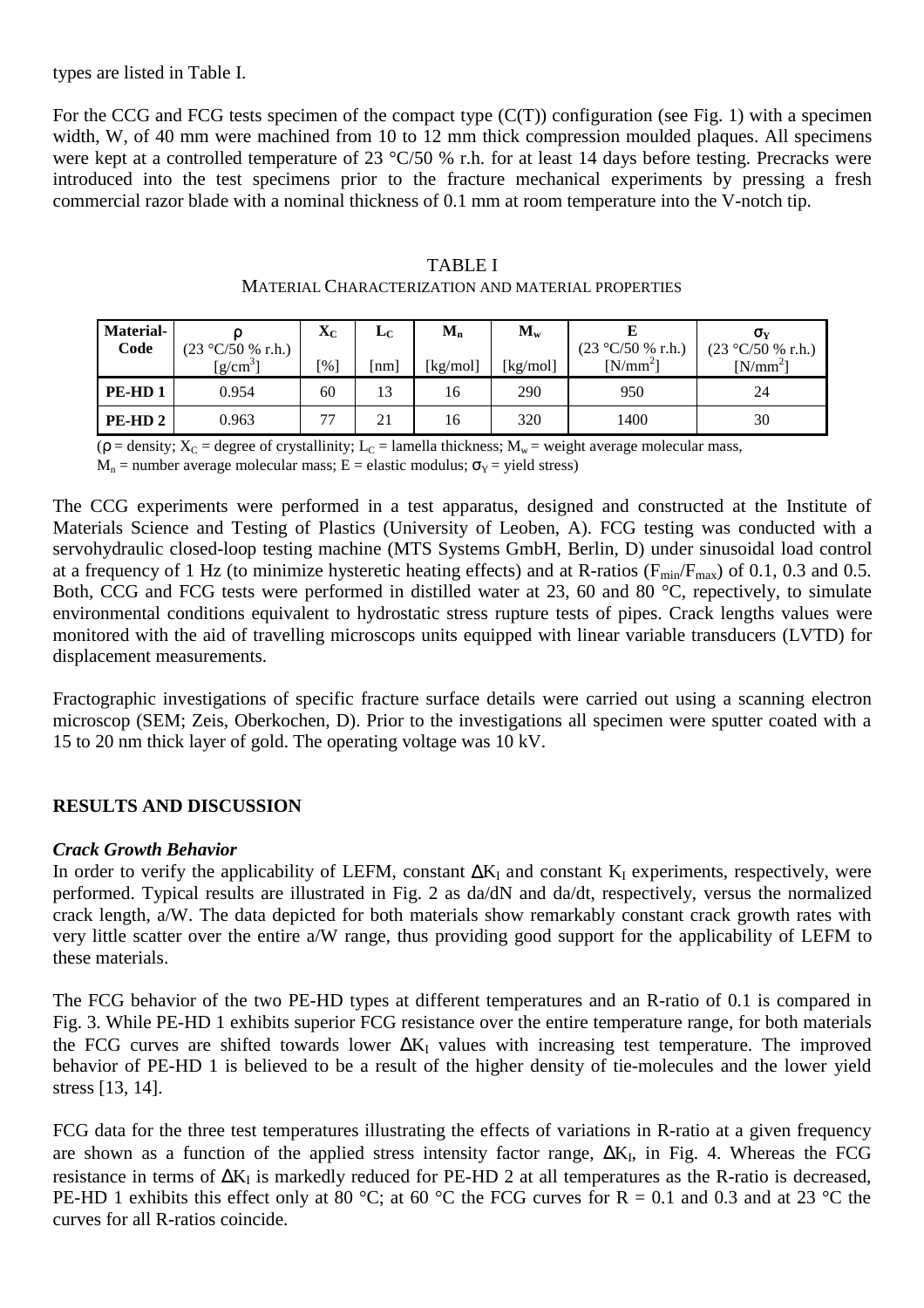Apparently mean stress effects on the fatigue response of PE-HD are controlled by conflicting processes. On the one hand there may be a tendency for higher crack growth rates at higher R-ratios as a result of more creep crack extension associated with the higher  $K_{Imax}$  and mean stress intensity levels. Alternately, as the maximum plastic zone dimensions are expected to be controlled by  $K_{\text{Imax}}$ , higher R-ratios will lead to more extended plastic zone dimensions (craze dimensions), which act to blunt the crack and result in an increased tendency for strain energy dissipation, thus acting to reduce crack growth rates [12, 15, 16].



Figure 2: FCG rates (a) and CCG rates (b) in PE-HD under constant-∆K<sub>I</sub> and constant-K<sub>I</sub> conditions, respectively



**Figure 3:** Influence of test temperature on FCG behavior in PE-HD



**Figure 4:** FCG rates of (a) PE-HD 1 and (b) PE-HD 2 for various R-ratios and temperatures as a function of  $\Delta K_I$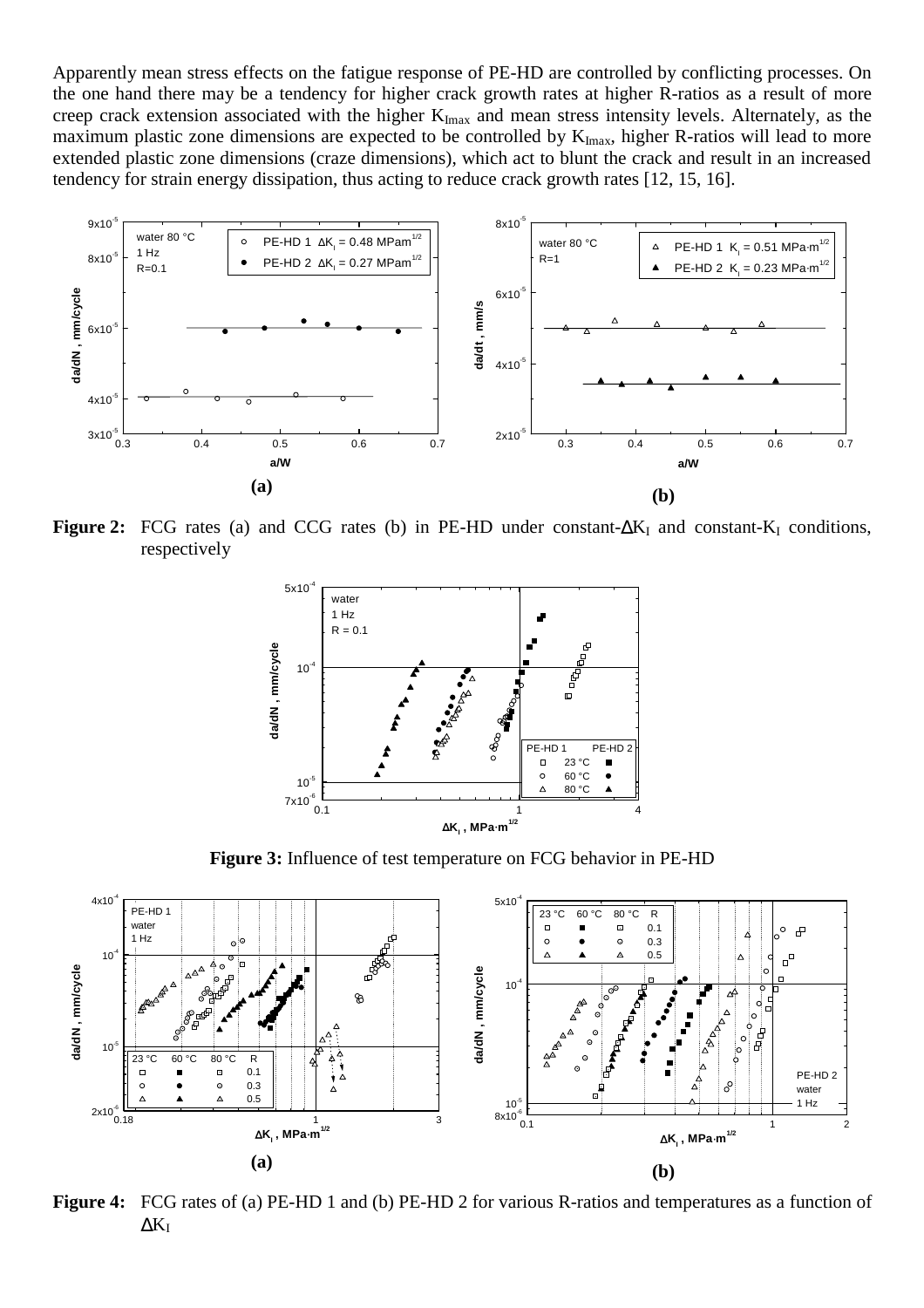The just described phenomena are especially of relevance for PE-HD 1. At higher temperatures FCG rates are enhanced with higher R-ratios, whereas at lower temperatures larger plastic zones (crazes) with increasing R-ratio are responsible for relatively decreasing crack growth rates and even the arresting of cracks (i. e., in the case of  $R = 0.5$ , 23 °C). Such crack arrests could only be reinitiated by an increase in load. Another explanation for the coinciding curves at lower temperatures could be a decreasing influence of creep-induced damage.

In order to further investigate the effects of temperature on the significance of creep-induced and fatigueinduced damage, the FCG data of Fig. 4 are plotted in Fig. 5 in terms of  $K_{\text{Imax}}$  together with data from CCG tests (the latter corresponding to the limiting case of a FCG test with an R-ratio of 1). In terms of  $K_{Imax}$  both materials exhibit lower crack growth rates at higher R-ratios at 23 °C due to the reduced ∆K<sub>I</sub>-range. At higher temperatures, however, the differences between the crack propagation rates for various R-ratios vanish, so that at 60 °C for PE-HD 2 and at 80 °C for PE-HD 1 the curves for all R-ratios coincide. Apparently, at higher temperatures the decrease in da/dN at higher R-ratios (associated with the decrease in  $\Delta K_I$  range) is almost balanced in PE-HD by an increase in da/dt (associated with the higher average  $K_I$  level), thus providing further evidence that creep-induced damage is more pronounced at higher temperatures.

In other words, while at low test temperatures the cyclic component of the applied stress dominates crack growth rates with CCG rates  $(R = 1)$  being lower than the FCG rates  $(R < 1)$ , at high test temperatures the creep component becomes increasingly important in affecting crack growth rates so that CCG rates even exceed FCG rates at given values of  $K_{\text{Imax}}$ . The point of inversion from fatigue to creep dominated failure on the temperature scale apparently depends on molecular and morphological characteristics of a given PE-HD type and occurs at around 80 °C for PE-HD 1 and around 60 °C for PE-HD 2.



**Figure 5:** FCG rates of (a) PE-HD 1 and (b) PE-HD 2 for various R-ratios and temperatures as a function of  $K_{\text{Imax}}$  and comparison with CCG data ( $R = 1$ )

# *Fracture Surface Morphology*

Generally the fracture surfaces of both materials reveal the remnants of voids and fibrils, the typical attributes of craze formation and breakdown (see Fig. 6). Comparing the fracture surfaces of the two PE-HD types at equivalent  $\Delta K_I$  values (Fig. 6a,b), it becomes apparent that the fibrils of PE-HD 2 are considerably less drawn than those of PE-HD 1, which on the one hand reflects the differencies in the yield stress values of these materials and their effects on crack tip craze development. On the other hand, the higher tie molecule and interlamellar entanglement density of PE-HD 1 acts to stabilize the craze fibrils in the craze extension process prior to craze breakdown, leaving a more tufted structure with remnants of more highly stretched fibrils on the fracture surface. The higher tie molecule and interlamellar entanglement density of PE-HD 1 is of course also the prime reason for the superior CCG and FCG resistance of this PE-HD type [13, 14].

In Fig. 7 fracture surface details of PE-HD 2 tested at 60 °C under cyclic loads with different R-ratios and with  $K_{\text{Imax}}$  of 0.45 MPa⋅m<sup>1/2</sup>, and under static load with a K<sub>I</sub> value also of 0.45 MPa⋅m<sup>1/2</sup> are compared. For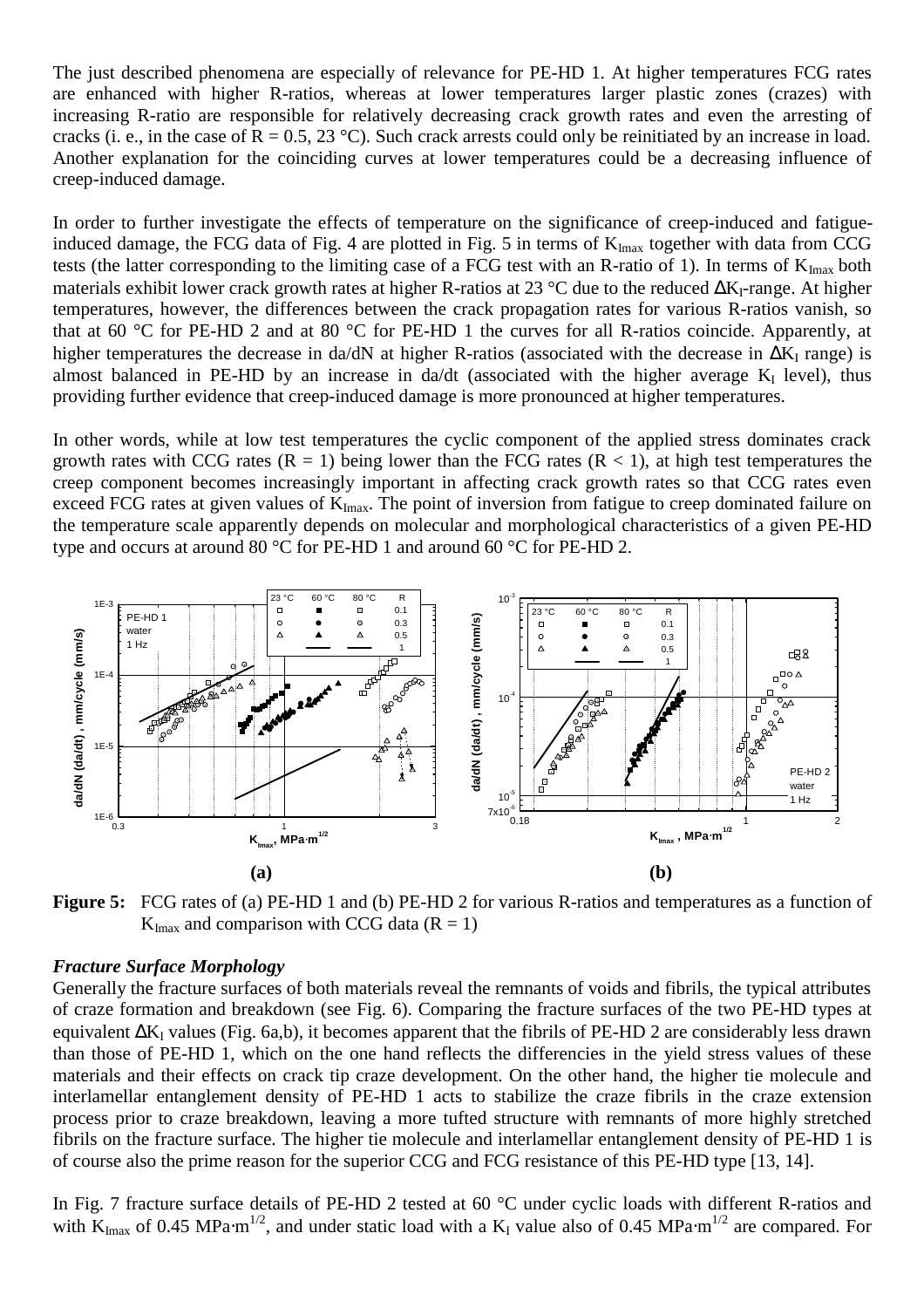all of these test conditions nearly equivalent crack growth rates of approximately  $3·10^{-5}$  mm/cycle (mm/s) were determined.



**(a) (b)**

**Figure 6:** Comparison of the fracture surface of PE-HD 1 (a) and PE-HD 2 (b) at 80 °C and  $\Delta K_I = 0.32$  $MPa·m^{1/2}$ 



**Figure 7:** Comparison of the fracture surface of PE-HD 2 at 60 °C, constant K<sub>Imax</sub> resp. K<sub>I</sub> values of 0.45 MPa $\cdot$ m<sup>1/2</sup> and equal crack growth rates; (a) fatigue: R = 0.1, (b) fatigue: R = 0.3, (c) fatigue: R = 0.5, (d) static  $(R = 1)$ 

Of special relevance to the observations in Fig. 7 it has been pointed out previously [16] that some influence of R-ratio at constant  $K_{Imax}$  values on crack tip craze dimensions may be anticipated for viscoelastic materials, since a change in R-ratio also implies a change in the loading history. From the load-time traces illustrated in Fig. 8 it is evident that the loading rate (dF/dt and hence dK/dt) and the load-time integrated area per cycle at a constant value of the maximum load decrease and increase, respectively, as the value of R increases. Both of these factors will have some tendency to increase the crack-tip craze dimensions and the fibril extension with increasing R-ratio by decreasing the craze stress as a result of the smaller local strain rate, and by promoting creep and stress relaxation locally at the crack tip due to the higher average load.

Indeed, significant differences in crack tip craze zone dimensions were observed during the crack growth experiments, with larger crack tip craze zones being generated at given  $K_{\text{Imax}}$  values with increasing R-ratio.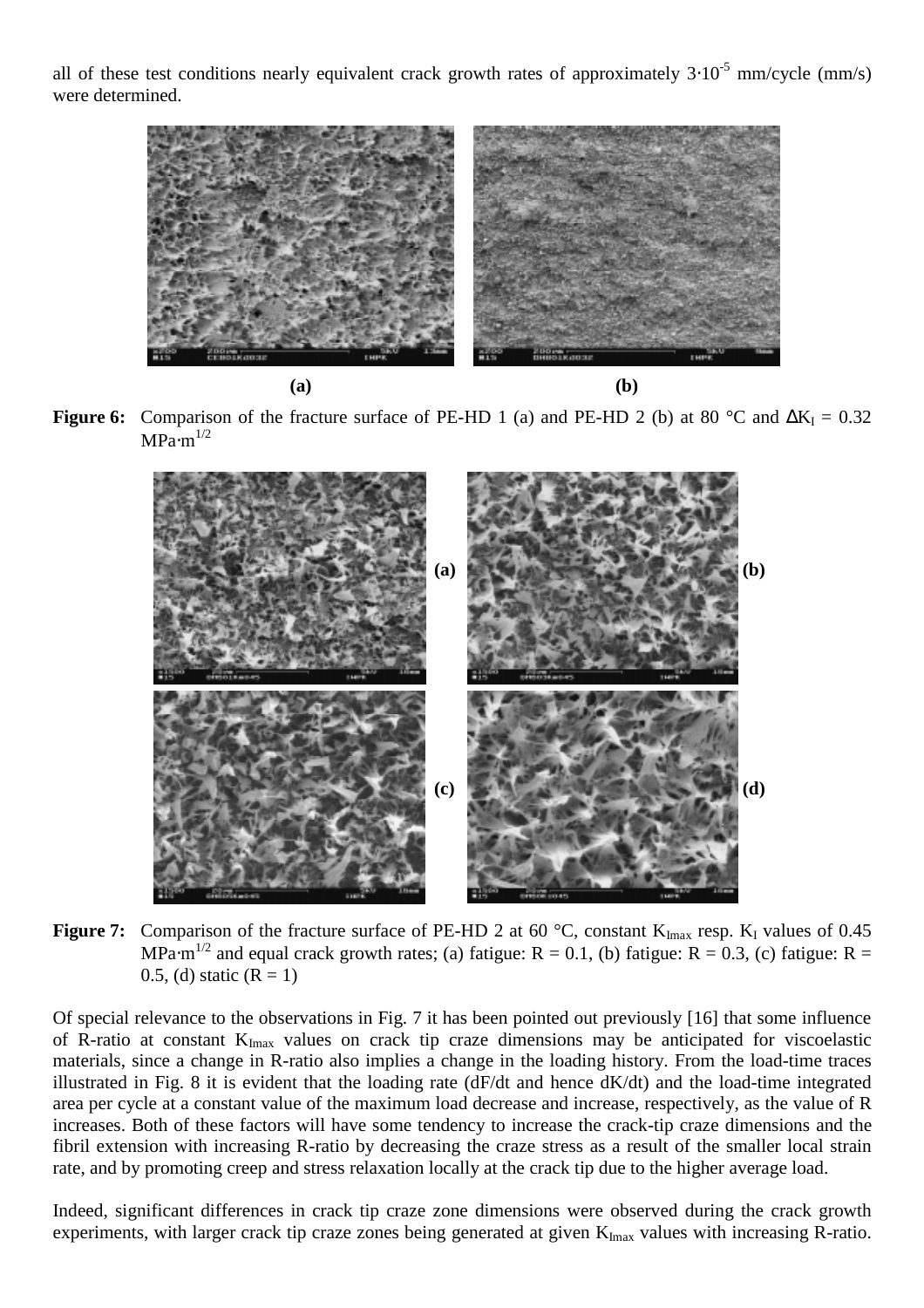Hence, the pronounced influence of R-ratio (CCG tests corresponding to  $R = 1$ ) on the micromorphology of fracture surfaces of PE-HD 2 in Fig. 7, with more highly stretched fibrils as the R-ratio is increased, apparently reflects the corresponding increase in craze zone dimensions.



**Figure 8:** Comparison of two cyclic loads with a sinusoidal waveform at a constant maximum load but with different load-ratio, R

#### **CONCLUSIONS**

Based on FCG experiments with two types of PE-HD at various R-ratios from 0.1 to 0.5 and on CCG experiments (corresponding to an R-ratio of 1) in the temperature range from 23 to 80 °C, it could be shown that FCG rates in PE-HD are caused by a combination of cyclic-induced and creep-induced damage, depending on the mean stress level. While for given values of  $K_{\text{Imax}}$  (FCG tests) and  $K_{\text{I}}$  (CCG tests), respectively, at low test temperatures the cyclic component of the applied stress dominates crack growth rates with CCG rates  $(R = 1)$  being lower than the FCG rates  $(R < 1)$ , at high test temperatures the creep component becomes increasingly important in affecting crack growth rates so that CCG rates even exceed FCG rates. The point of inversion from fatigue to creep dominated failure on the temperature scale apparently depends on molecular and morphological characteristics of a given PE-HD type and occurs at around 80 °C for PE-HD 1 and around 60 °C for PE-HD 2.

The differences in the crack growth behavior of the two materials were interpreted in terms of molecular and morphological structure (i.e., interlamellar tie molecule and entanglement density, effects of the degree of crystallinity on yield stress) and on the resulting crack tip craze formation and breakdown processes. The mechanisms inferred were corroborated by fracture surface observations.

### **REFERENCES**

- [1] Lustiger, A. and Markham, R.L. (1983) *Polymer*, **24**, 1647.
- [2] Egan, B.J. and Delatycki, O. (1995) *J. Mater. Sci.,* **39**, 3351.
- [3] Brown, N. and Lu, X. (1995) *Polymer*, **36**, 543.
- [4] Brown, N., Lu, X., Huang, Y.L., Harrison, I.P. and Ishikawa, N. (1992) *Plastics a. Rubber a. Composites Proces. a. Appl.,* **17**, 255.
- [5] Bucknall, C.B. and Dumpleton, P. (1995) *Plastics a. Rubber Proces. a. Appl.* **5**, 343.
- [6] Yeh, J.T. and Runt, J. (1991) *J. Polym. Sci.: Part B: Polym. Phys.* **29**, 371.
- [7] Strebel, J.J. and Moet, A. (1991) *J. Mat. Sci.* **26**, 5671.
- [8] Strebel, J.J. and Moet, A. (1995) *J. Polym. Sci.: Part B: Polym. Phys.* **33**, 1969.
- [9] Young, P., Kyu, T., Suehiro, S., Lin, J.S. and Stein, R.S. (1983) *J. Polym. Sci. Polym. Phys. Ed.* **21**, 881.
- [10] Reynolds, P.T. and Lawrence, C.C. (1991) *J. Mater. Sci.* **26**, 6197.
- [11] Kinloch, A.J. and Young, R.J. (1983). *Fracture Behaviour of Polymers*, Applied Science Publishers Ltd., Barking.